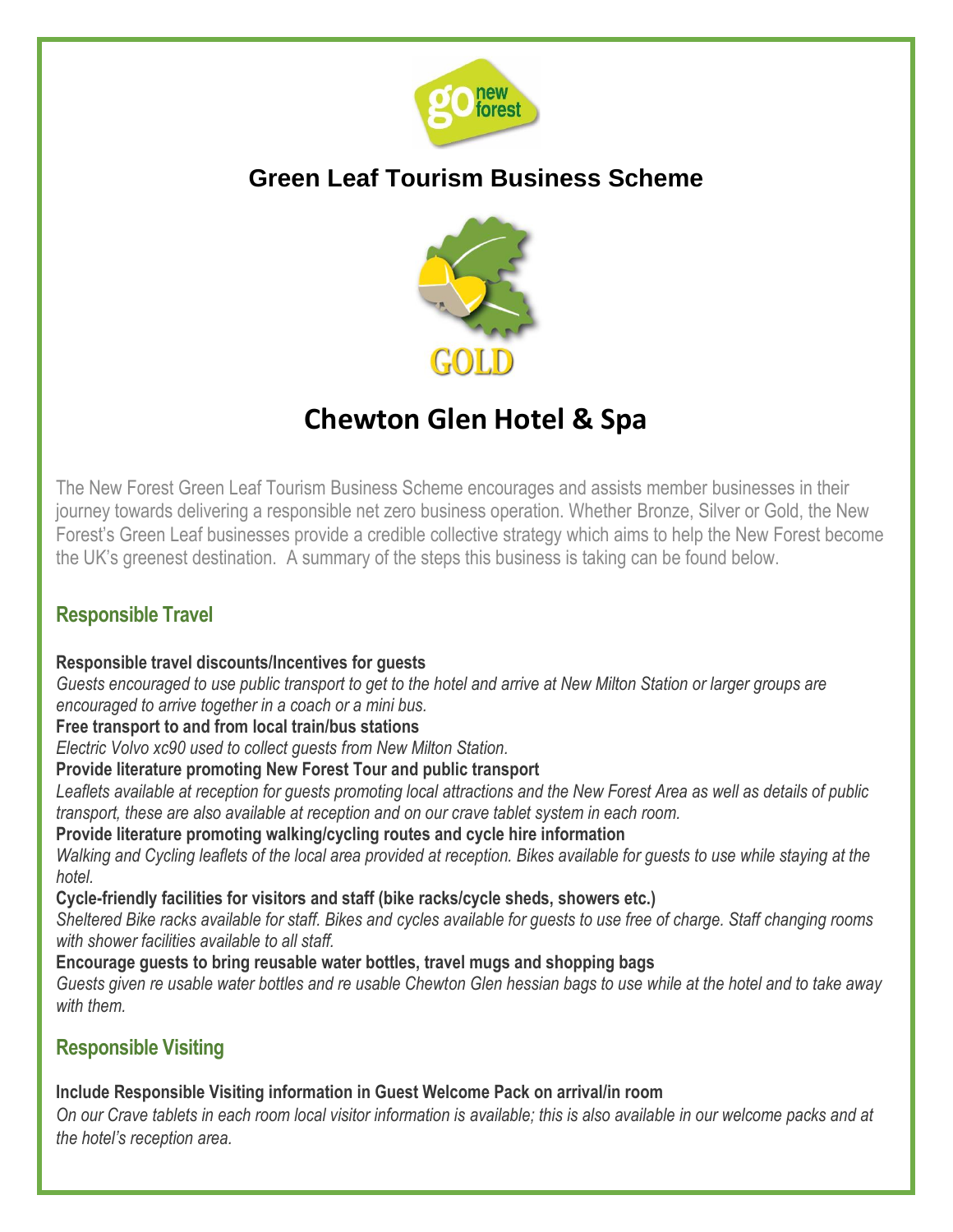### **Provide low cost or free hire on visitor 'equipment' such as picnic baskets, umbrellas or creative options such as seeded ponchos or welcome seed packs to take home**

*Picnic hampers available to all guests, free umbrellas available to all guests. Wellington boots available to borrow for all guests.*

## **Provide guests with local responsible shopping options**

*Hotel boutique sells locally sourced and produced items including Jams made with fruit grown in the grounds and honey from our own on site bee hives, as well as locally produced jewellery and gifts. All guests are encouraged to visit Lymington and local shops rather than go further afield.*

### **Provide refillable water containers**

*All staff have their own water bottles they can fill up throughout the day with chilled and filtered water. This is also the case for guests especially families with the children particularly encouraged to use the re usable water containers provided.* **Direct guests to sustainable pages on [www.thenewforest.co.uk](http://www.thenewforest.co.uk/)**

*sustainable pages of* [www.thenewforest.co.uk](http://www.thenewforest.co.uk/) *included on the hotels new website to be published in Jan 2022*

# **Food & Local Produce**

# **Policy in place to purchase local produce (25 Miles)**

*The brief the chef is set is to always purchase locally where possible, Fish, honey, jam, eggs, bacon, yoghurts, as an example are all produced by local producers and butchers.*

**Breakfast made from 3 or more locally sourced ingredients (25 miles)** 

*Eggs, Bacon, Yoghurts, Jams, Tomato's, Honey all produced within 25 miles and on the breakfast menu daily.*

**Menu dishes made with 2 or more locally sourced ingredients (25 miles)**

*All menu items must have at least 2 locally sourced items in it to be served or they are not allowed on the menu.*

### **Member of New Forest Marque and/or Hampshire Fare**

*Information on both are available to guests and distributed at local shows such as the New Forest Show*

# **Provide NF Marque and/or Hampshire Fare literature to guests**

*Member of the New Forest Marque and Hampshire Fare and events staged with Hampshire Fare.*

# **Local produce information on own website**

*Local suppliers information is available on the website and suppliers details are printed on the menu's.*

### **Signed up to FareShare food waste campaign**

*All food waste and unwanted food is recycled through our waste management company*

# **Re-share waste food with NFDC Food Banks**

*Any unwanted food is donated to local food banks. During the 2020 Christmas lock down for instance a whole lorry load of food was donated to NFDC food banks.*

# **Energy Efficiency**

**Solar PV/thermal panels fitted** *Solar Panels fitted to the cookery school roof.*

### **Ground/air source heat pump/s fitted**

*Tree Houses heated with air source heat pumps*

### **Use of electric vehicle/s for business**

*Groundsmans vehicles are electric. Tree house guest buggies and service vehicles are all electric. Volvo car for transporting guests outside of Chewton Glen is electric.*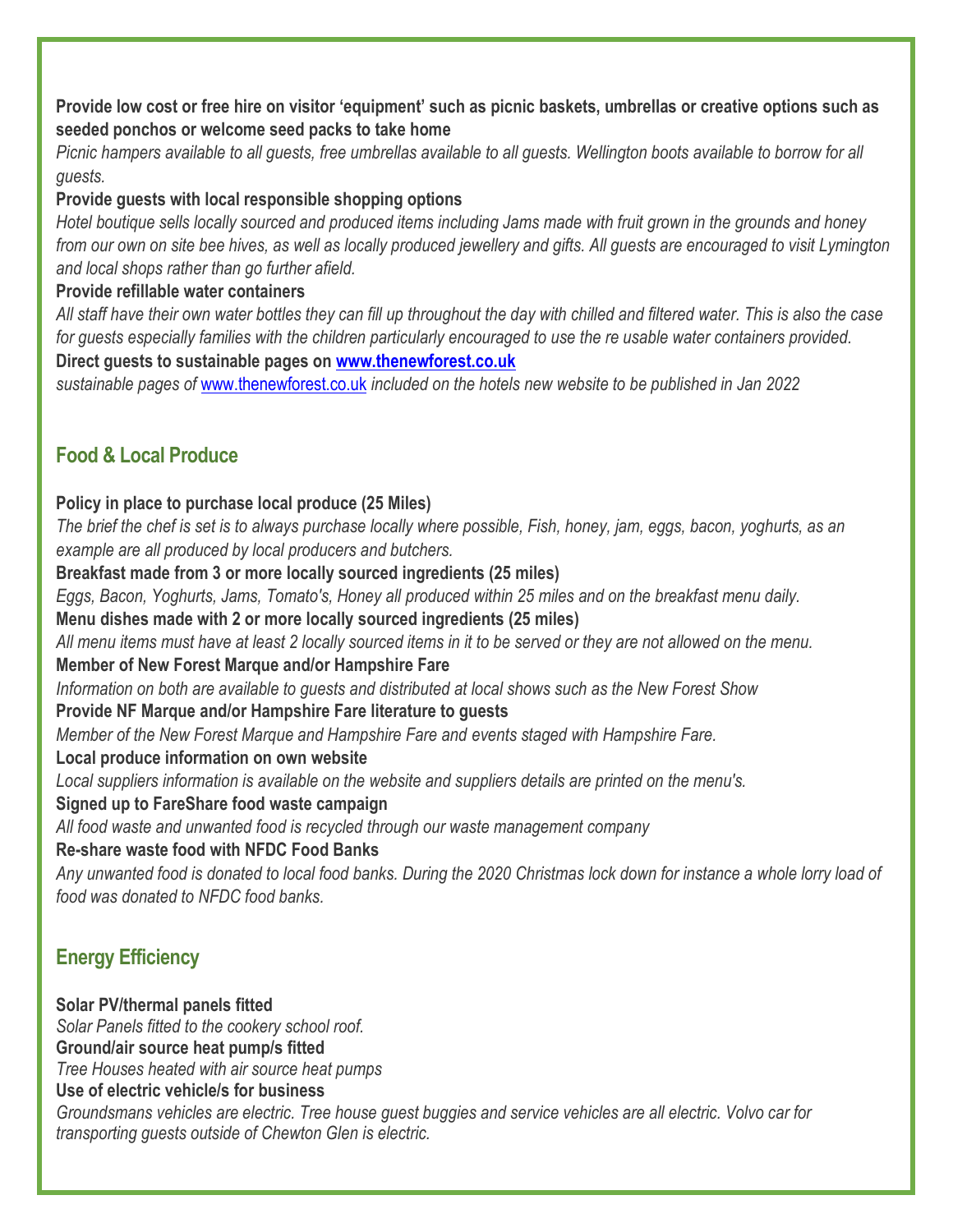### **Provide electric car charging points for guests**

*Electric Car charging points are available for guests electric cars in both the main car park and tree house car ports.*

### **Building/s insulated and draft-proofed**

*All buildings are highly insulated and draft proofed and energy surveys are carried out each year to continually improve the hotels energy rating.*

**Minimum 80% of lighting is LED**

*95% of all lighting in the hotel is LED lighting*

### **Motion sensor lighting**

*Motion sensor lighting fitted in the Estate Yard buildings and porters lodge corridors as these are the only two suitable areas for this technology.*

### **In the absence of motion sensor lighting, lights off when not required**

*The night porters team do a full inspection of the hotel each night ensuring all lights are turned off*

# **Waste, Water and Recycling**

## **Split recycling bins provided in all office and guest accommodation**

*Each office has recycling and waste bins and all paper is recycled and plastic waste is recycled by our waste management company.*

### **Separate disposal of food waste – plus composting and wormeries**

*All food waste and general waste is separated and recycled and collected separately by our waste management and recycling company.*

### **Water bottle refill stop for passers-by/guests**

*Guest water bottles can be filled by guests in locations such as the gym and tennis courts or reception.*

# **Reduction of single-use plastics (e.g. no plastic straws, no earbuds, no sample-sized washing products)**

*Paper straws and cups used throughout the hotel no plastic straws or cups are used.*

### **Reduce water usage (e.g. water-efficient toilet cisterns, shower heads, taps)**

*All toilet cisterns and urinals fitted with hippo water reduction systems and low water flush systems.*

### **Use of compaction/recycling machine**

*All cardboard and plastic waste is compacted and bailed and recycled. All waste is sorted and separated and recycled.* **Use Compost bins**

*All garden waste is composted and re used in the kitchen garden and garden areas.*

### **Use Rainwater collection**

*The tennis centre roof is used to collect the rain water which then feeds the storage reservoir and the water is used to irrigate the grounds.*

### **Coffee grounds recycled or made available for use on soil**

*Coffee grounds are added to the compost bins for re cycling and composting.*

### **All office printers set to black and white printing**

*All printers are set to black and white by de fault.*

**Printer cartridges recycled with print company**

*Printer cartridges are collected when empty and re cycled with the supplier.*

### **Only recycled printing paper used**

*Recycled printer paper used for menus and back of house areas and staff areas, as well as printed paper used for note pads for staff.*